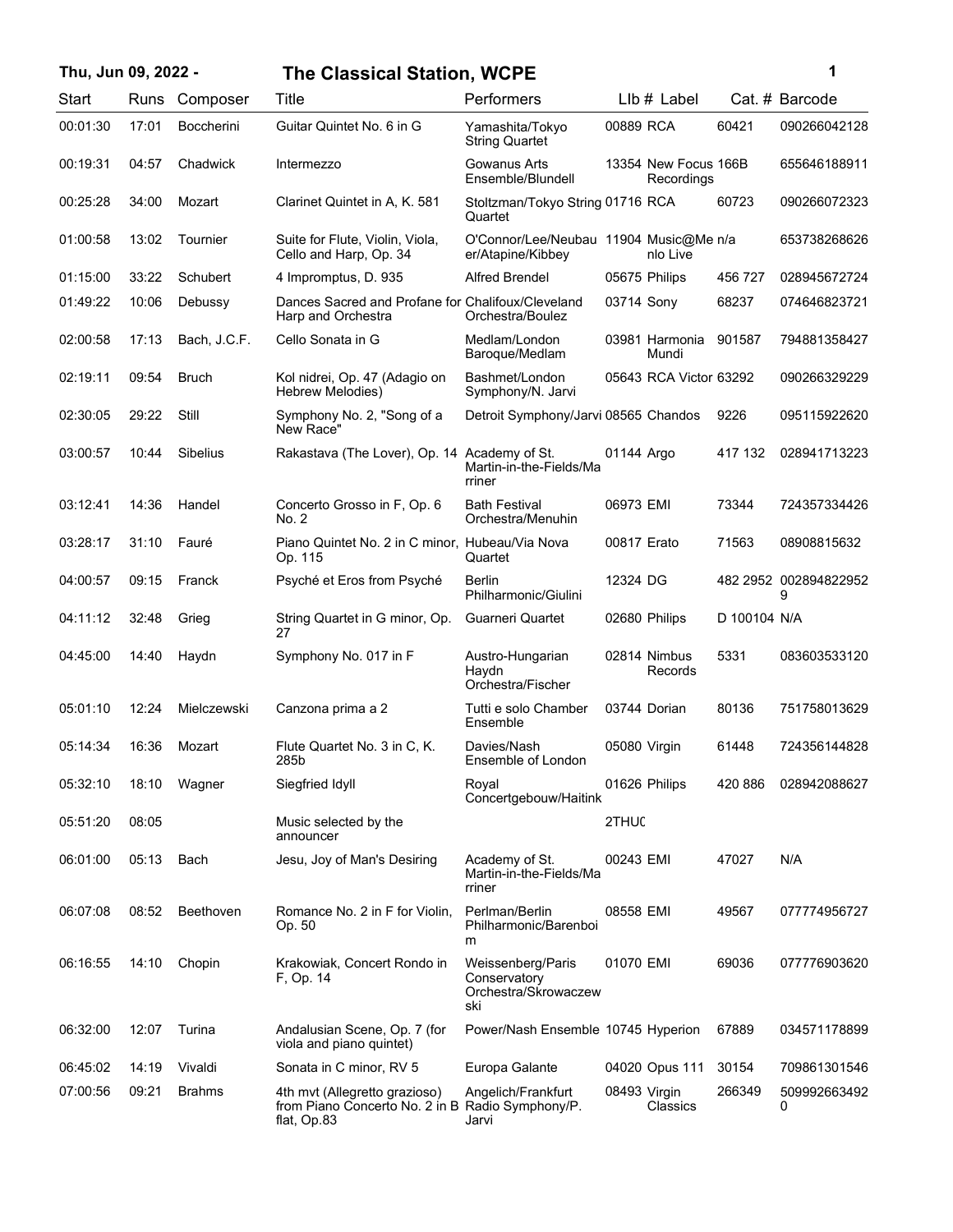| Thu, Jun 09, 2022 - |       |                | <b>The Classical Station, WCPE</b>                                                       |                                                 |             |                                    |         | 2                     |
|---------------------|-------|----------------|------------------------------------------------------------------------------------------|-------------------------------------------------|-------------|------------------------------------|---------|-----------------------|
| Start               | Runs  | Composer       | Title                                                                                    | Performers                                      |             | $Llb#$ Label                       |         | Cat. # Barcode        |
| 07:11:32            | 07:13 | Ravel          | Alborada del gracioso (Morning John Novacek<br>song of the jester)                       |                                                 |             | 03507 Ambassad 81014<br>or         |         | 726618101426          |
| 07:20:20            | 13:29 | Pergolesi      | Violin Concerto in B flat                                                                | Mussumeli/I Solisti<br>Veneti/Scimone           | 01550 Erato |                                    | 88172   | 326965881722<br>5     |
| 07:35:04            | 13:13 | Svendsen       | Norwegian Rhapsody No. 4,<br>Op. 22                                                      | Bergen<br>Symphony/Andersen                     |             | 01483 Polygram                     | 50009   | 02890500092           |
| 07:49:32            | 09:53 | Schubert       | 4th mvt (Allegretto) from String<br>Quintet in C, D. 956                                 | <b>Brandis Quartet/Yang</b>                     |             | 10733 Brilliant<br>Classics        | 94424   | 502842194424<br>1     |
| 08:01:00            | 04:08 | Kalkbrenner    | Nocturne in A flat, Op. 129                                                              | Nikolai Demidenko                               |             | 02670 Hyperion                     | 66781/2 | 034571167817          |
| 08:06:23            | 08:36 | Telemann       | Sonata in A minor                                                                        | Field & Franz                                   |             | 11429 Yellow Tail 10107<br>Records |         | 753701010723          |
| 08:16:14            | 08:38 | Dvorak         | Overture to Vanda, Op. 25                                                                | Slovak<br>Philharmonic/Pešek                    |             | 01118 Marco Polo 7013              |         | N/A                   |
| 08:26:52            | 07:18 | Stravinsky     | Lullaby & Finale from Firebird<br>Suite                                                  | Israel<br>Philharmonic/Bernstein                | 00529 DG    |                                    | 415 127 | 028941512727          |
| 08:35:25            | 07:57 | Nicolai        | Overture to The Merry Wives of New York<br>Windsor                                       | Philharmonic/Bernstein                          | 03650 Sony  |                                    | 47601   | 07464476012           |
| 08:44:37            | 06:34 | OV             | Rimsky-Korsak Scherzo Finale from Sinfonietta St. Petersburg State<br>in A minor, Op. 31 | Symphony/Anichanov                              |             | 04137 Naxos                        |         | 8.550812 730099581226 |
| 08:52:26            | 06:59 |                | Music selected by the<br>announcer                                                       |                                                 | 2THUC       |                                    |         |                       |
| 09:01:15            | 16:35 | Llobet         | Popular Catalan Songs                                                                    | John Williams                                   | 02179 Sony  |                                    | 48480   | 07464484802           |
| 09:19:05            | 20:20 | Mendelssohn    | String Symphony No. 12 in G<br>minor                                                     | London Festival<br>Orchestra/Pople              |             | 02460 Hyperion                     | 66561   | 034571165615          |
| 09:40:55            | 18:30 | Bach, J.C.     | Sinfonia Concertante in C                                                                | Academy of Ancient<br>Music/Standage            |             | 02595 Chandos                      | 0540    | 095115054024          |
| 10:01:15            | 31:07 | Nielsen        | Symphony No. 2, Op. 16 "The<br>Four Temperaments"                                        | BBC Symphony/Davis 04593 BBC                    |             |                                    | MM103   | n/a                   |
| 10:33:52            | 25:30 | Mozart         | Symphony No. 40 in G minor,<br>K. 550                                                    | Columbia<br>Symphony/B. Walter                  | 08387 Sony  |                                    | 46511   | 509970465112<br>5     |
| 11:01:12            | 13:03 | Lully          | Selections from Phaeton                                                                  | Tafelmusik/Lamon                                |             | 12009 Tafelmusik 1001<br>Media     |         | 880513100158          |
| 11:15:30            | 22:16 | Weber          | Grand Duo Concertante for<br>Clarinet and Piano, Op. 48                                  | Shifrin/Golub                                   | 04527 Delos |                                    | 3194    | 013491319421          |
| 11:39:01            | 08:13 | Rossini        | Two Dances from William Tell                                                             | Philharmonia/Karajan                            | 03019 EMI   |                                    | 63113   | 077776311326          |
| 11:48:14            | 11:11 | Still          | Vignettes                                                                                | Sierra Winds                                    |             | 03366 Cambria                      | 1083    | 021475108329          |
| 12:01:15            | 16:41 | Berlioz        | Love Scene from Romeo &<br>Juliet, Op. 17                                                | Baltimore<br>Symphony/Zinman                    |             | 01468 Telarc                       | 80164   | 089408016424          |
| 12:19:11            | 13:16 | Beethoven      | Piano Sonata No. 14 in C<br>sharp minor, Op. 27 No. 2<br>"Moonlight"                     | Van Cliburn                                     | 01919 RCA   |                                    | 60356   | 0902660356            |
| 12:33:42            | 04:30 | Ravel          | Menuet from Le Tombeau de<br>Couperin                                                    | Saint Paul Chamber<br>Orchestra/Wolff           |             | 02387 Teldec                       | 74006   | 090317400624          |
| 12:39:42            | 12:24 | Veracini       | Violin Concerto in A                                                                     | Martini/Accademia I<br>Filarmonici              |             | 06545 Naxos                        |         | 8.553413 730099441322 |
| 12:53:21            | 06:04 | Rodrigo        | 1st mvt (Allegro con spirito)<br>from Concierto de Aranjuez                              | Russell/Naples<br>Philharmonic/Kunzel           |             | 04820 Telarc                       | 80459   | 089408045929          |
| 13:01:15            | 10:01 | <b>Brahms</b>  | 4th mvt (Allegro) from<br>Symphony No. 4 in E minor,<br>Op. 98                           | Verdi Symphony<br>Orchestra of<br>Milan/Axelrod |             | 11037 Telarc                       | 34658   | 888072346581          |
| 13:12:31            | 19:29 | Grieg          | Holberg Suite, Op. 40                                                                    | Rotterdam Chamber<br>Orch/van Alphen            |             | 06209 Telarc                       | 80623   | 089408062322          |
| 13:33:30            | 09:58 | <b>Borodin</b> | Overture to Prince Igor                                                                  | Philharmonia/Simon                              | 05656 CALA  |                                    | 1029    | 667549102925          |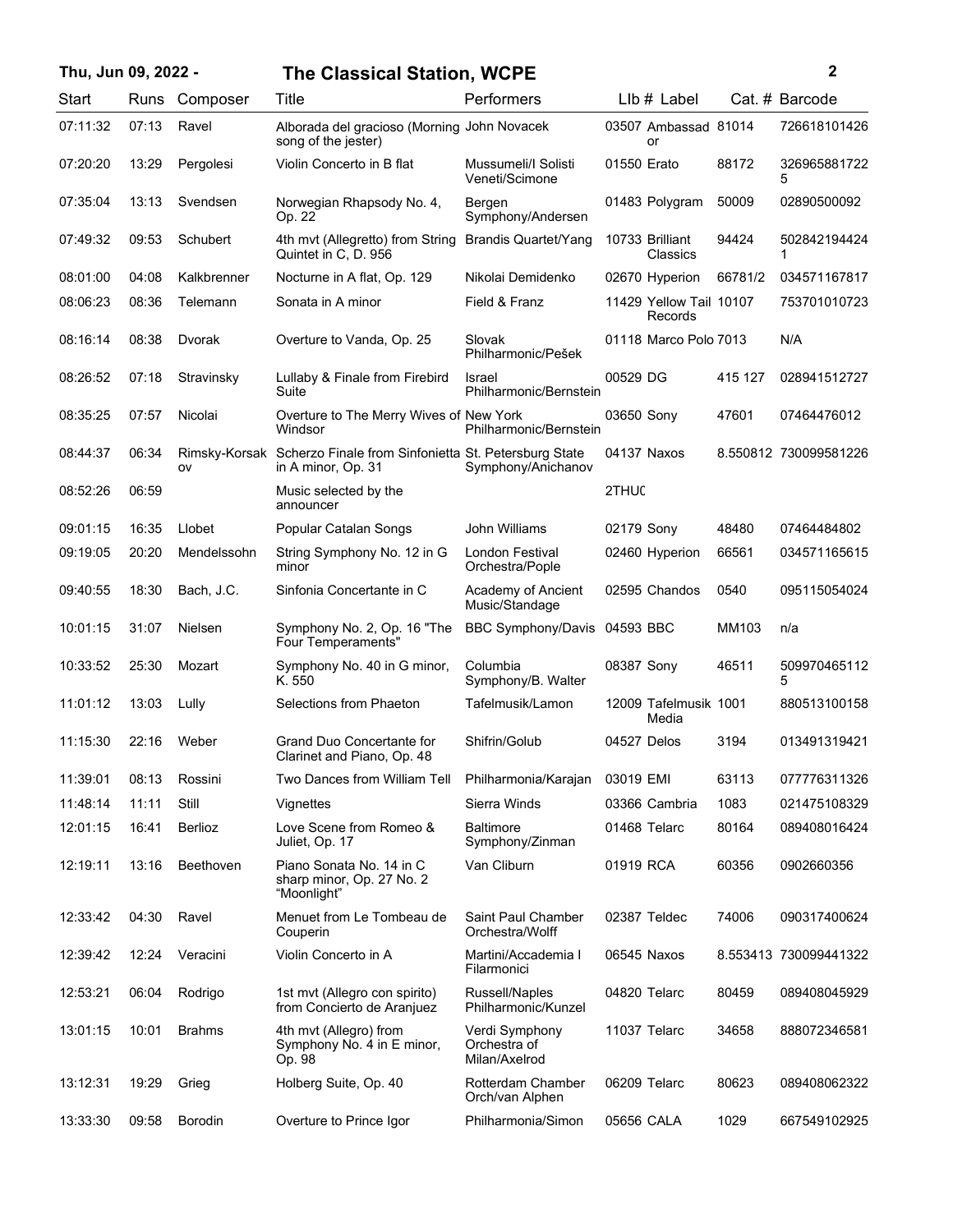| Thu, Jun 09, 2022 - |       |                 | <b>The Classical Station, WCPE</b>                                          |                                                                     |             |                                       |         | 3                                      |
|---------------------|-------|-----------------|-----------------------------------------------------------------------------|---------------------------------------------------------------------|-------------|---------------------------------------|---------|----------------------------------------|
| Start               | Runs  | Composer        | Title                                                                       | Performers                                                          |             | LIb # Label                           |         | Cat. # Barcode                         |
| 13:44:58            | 14:27 | <b>Sibelius</b> | Night Ride and Sunrise, Op. 55 Philharmonia                                 | Orchestra/Rattle                                                    | 00440 EMI   |                                       | 47006   | N/A                                    |
| 14:01:15            | 15:56 | Smetana         | The Moldau from Ma Vlast (My<br>Fatherland)                                 | Strasbourg<br>Philharmonic/Lombard                                  | 01933 Erato |                                       | 55050   | 08908850502                            |
| 14:18:26            | 13:16 | Scott           | Neapolitan Rhapsody for<br>Orchestra                                        | Nat'l Sym. South<br>Africa/Marchbank                                |             |                                       |         | 03764 Marco Polo 8.223485 730099348522 |
| 14:33:12            | 26:13 | Czerny          | Variations in D for Piano and<br>Violin, Op. 1                              | Raum/Kuerti                                                         | 06007 CBC   |                                       | 1150    | 059582115022                           |
| 15:01:15            | 20:02 | Bach            | Violin Concerto No. 2 in E.<br><b>BWV 1042</b>                              | Mutter/English<br>Chamber<br>Orchestra/Accardo                      | 07685 EMI   |                                       | 07634   | 509992076342<br>8                      |
| 15:22:47            | 19:12 | Copland         | Four Dance Episodes from<br>Rodeo                                           | Cincinnati Pops/Kunzel 04142 Telarc                                 |             |                                       | 80339   | 089408033926                           |
| 15:43:14            | 16:11 | Telemann        | Concerto in E flat for 2 Horns<br>from Tafelmusik                           | Baumann/Brown/Acad. 00245 Philips<br>SMF/Brown                      |             |                                       | 412 226 | 028941222626                           |
| 16:00:40            | 11:16 | Vivaldi         | Spring from Four Seasons                                                    | Zukerman/National<br>Arts Center Orch                               | 05644 CBC   | Records                               | 5194    | 059582519424                           |
| 16:12:51            | 05:59 | Chopin          | Nocturne in B, Op. 62 No. 1                                                 | Fou Ts'ong                                                          | 04554 Sony  |                                       | 53249   | 074645324920                           |
| 16:19:45            | 07:15 | Saint-Saëns     | Finale from Symphony No. 3 in Biggs/Philadelphia<br>C minor, Op. 78 "Organ" | Orchestra/Ormandy                                                   | 09101 Sony  |                                       | 87277   | 696998727724                           |
| 16:27:55            | 15:32 | Gershwin        | Rhapsody in Blue                                                            | Dichter/Philharmonia/<br>Marriner                                   |             | 11118 Phillips<br>Digital<br>Classics | 411 123 | 028941112323                           |
| 16:44:42            | 08:10 | Williams        | Theme from The Patriot                                                      | Boston Pops/Lockhart 13245 BSO                                      |             | Classics                              | 1704    | 828020003524                           |
| 16:53:47            | 05:38 | Puccini         | Chrysanthemums                                                              | Orchestra of the<br>Auvergne/Kantorow                               |             | 02099 Denon                           | 73871   | 081757387125                           |
| 17:00:40            | 18:04 | <b>Nielsen</b>  | <b>Flute Concerto</b>                                                       | Galway/Danish<br><b>National Radio</b><br>Symphony                  |             | 00866 RCA Red<br>Seal                 | 6359    | 07863563592                            |
| 17:19:39            | 09:25 | Milhaud         | Scaramouche, Suite for Two<br>Pianos                                        | Ogdon/Lucas                                                         | 01995 MCA   |                                       | 25891   | 076742589127                           |
| 17:29:59            | 06:11 | Tchaikovsky     | 3rd mvt (Waltz) from Symphony Philharmonia<br>No. 5 in E minor, Op. 64      | Orchestra/Muti                                                      |             | 12322 Warner<br>Classics              | 13296   | 08256460 825646013296                  |
| 17:37:05            | 03:58 | Field           | Nocturne No. 9 in E flat                                                    | Benjamin Frith                                                      |             | 05157 Naxos                           |         | 8.550761 730099576123                  |
| 17:42:18            | 06:27 | Chabrier        | Espana                                                                      | <b>French National</b><br>Orchestra/Jordan                          | 00635 Erato |                                       | 88018   | 326965880182<br>8                      |
| 17:49:40            | 06:42 | Offenbach       | Overture to The Drum Major's<br>Daughter                                    | Philharmonia<br>Orchestra/Marriner                                  |             | 03985 Philips                         | 411476  | 028941147622                           |
| 17:57:17            | 02:08 | Weiss           | Minuet from Suite No. 14                                                    | David Russell                                                       |             | 10585 Telarc                          | 33223   | 888072332232                           |
| 18:00:40            | 05:39 | Liszt           | Petrarch Sonnet No. 104                                                     | Vladimir Horowitz                                                   | 00148 DG    |                                       | 419 499 | 028941949929                           |
| 18:07:14            | 10:27 | Wassenaer       | Concerto in A                                                               | Academy of St.<br>Martin-in-the-Fields/Ma<br>rriner                 | 00830 Argo  |                                       | 410 205 | 028941020529                           |
| 18:18:36            | 07:10 | Delius          | By the River from Florida Suite Royal                                       | Philharmonic/Beecham                                                | 00853 EMI   |                                       | 47509   | 077774750981                           |
| 18:27:01            | 06:59 | Rachmaninoff    | Vocalise                                                                    | National<br>Philharmonic/Stokowsk                                   | 07144 EMI   |                                       | 66759   | 724356675926                           |
| 18:34:55            | 15:33 | <b>Ibert</b>    | <b>Festival Overture</b>                                                    | French National Radio 07193 Musical<br>and TV<br>Orchestra/Martinon |             | Heritage<br>Society                   | 514364  | 717794436426                           |
| 18:51:23            | 07:59 |                 | Music selected by the<br>announcer                                          |                                                                     | 2THU1       |                                       |         |                                        |
| 18:59:22            | 60:00 | Mozart          | Thursday Night Opera House:<br>Cosi Fan Tutte                               | Price/Troyanois/Raskin<br>/Milnes                                   |             | Metropolita 507<br>n Opera            |         | n/a                                    |